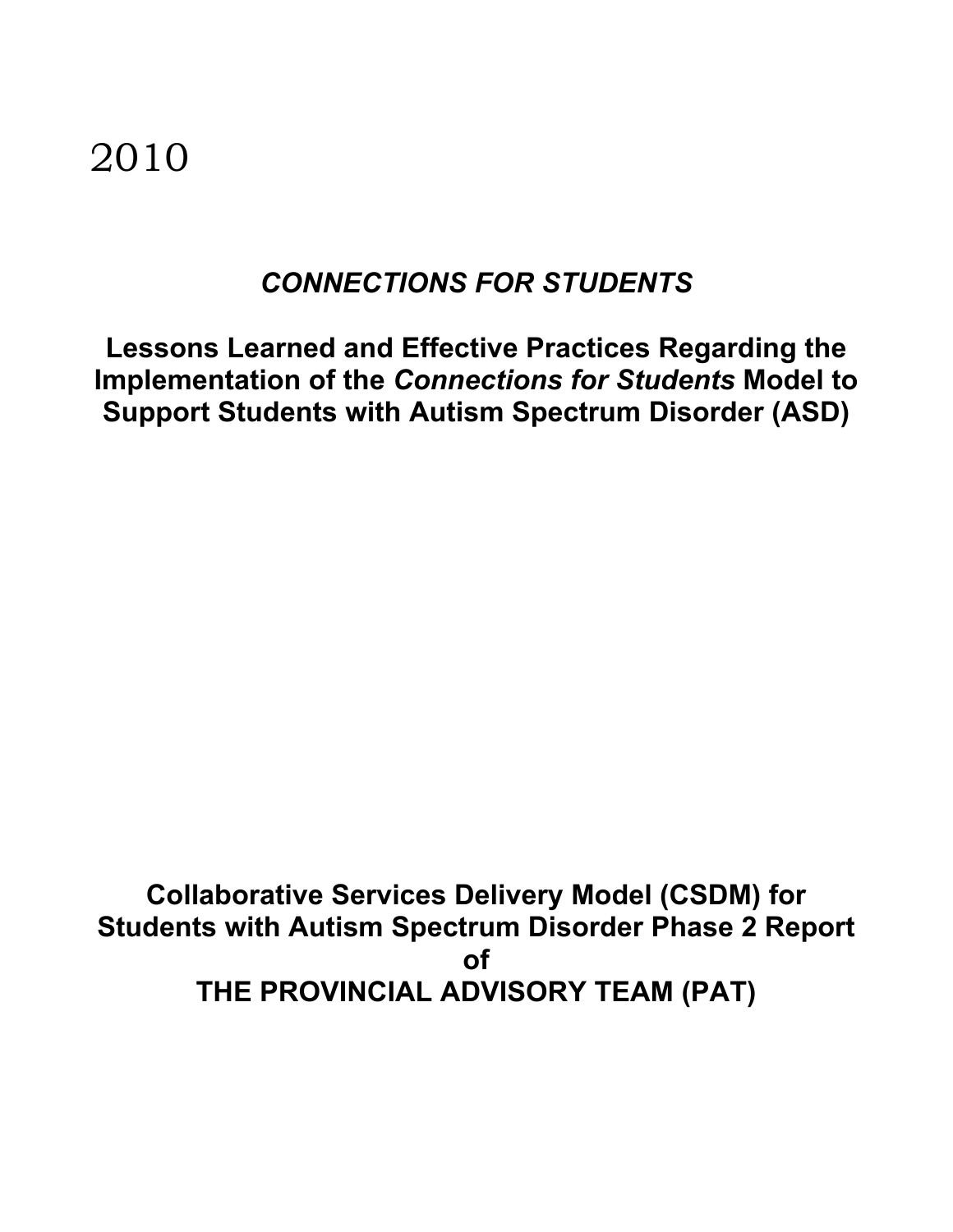# **D I**ntroduction

Beginning in 2007, the Provincial Advisory Team (PAT) was established to support the monitoring and implementation of the Collaborative Service Delivery Model for students with Autism Spectrum Disorders *(CSDM-ASD)* and to provide advice and oversight to the Ministry of Education, Ministry of Child and Youth Services, as well as the school board/Autism Intervention Program (AIP) partnerships participating in the various phases of CSDM-ASD.

As the PAT, we represent a broad range of stakeholders and interests including Autism Ontario (AO), the Learning Disabilities Association of Ontario (LDAO), parents of students with ASD, school boards, ASD and child professionals, and community agencies. As cochairs, appointed by the Ministries of Education and Child and Youth Services, we were tasked with leading and facilitating discussions during PAT meetings and consultations.

In our respective roles, PAT members have extensive experience with both the provision of Intensive Behaviour Intervention (IBI) and the publicly-funded school system. Moreover, we are also invested with the senior administrative background to be able to assess the systemic impact on organizations arising from any change proposals. We are pleased to note that during the relatively brief history of the *Connections for Students* model, anecdotal and formal data collection suggests that this collaborative approach to transition planning results in a more orderly, beneficial, and supportive experience for many students with ASD and their families.

Through collaboration among the school boards and Autism Intervention Program (AIP) providers that participated in the CSDM Phase 2, and the Ministries of Education and Children and Youth Services, we have identified effective practices that may be helpful in the ongoing implementation of the *Connections for Students* model. In the pages that follow, school board and AIP staff will be able to access lessons learned and suggested strategies that were informed by our observation and participation as representatives of PAT.

Provincial Implementation of the Collaborative Service Delivery Model for students with Autism Spectrum Disorders (*Connections for Students*) marks a significant improvement in the provision of services to students with autism spectrum disorders, and we are thankful for the opportunity to contribute to this improvement. It is now the responsibility of AIP providers and school boards to maintain and improve upon established partnerships with families to refine supports for children and youth with ASD making transitions of all kinds. The barometer for the health of these partnerships will continue to be the extent to which collaboration impacts the transformation of these institutions.

Respectfully,

The Provincial Advisory Team

Gary Mahoney, and Elizabeth Scott, Co-chairs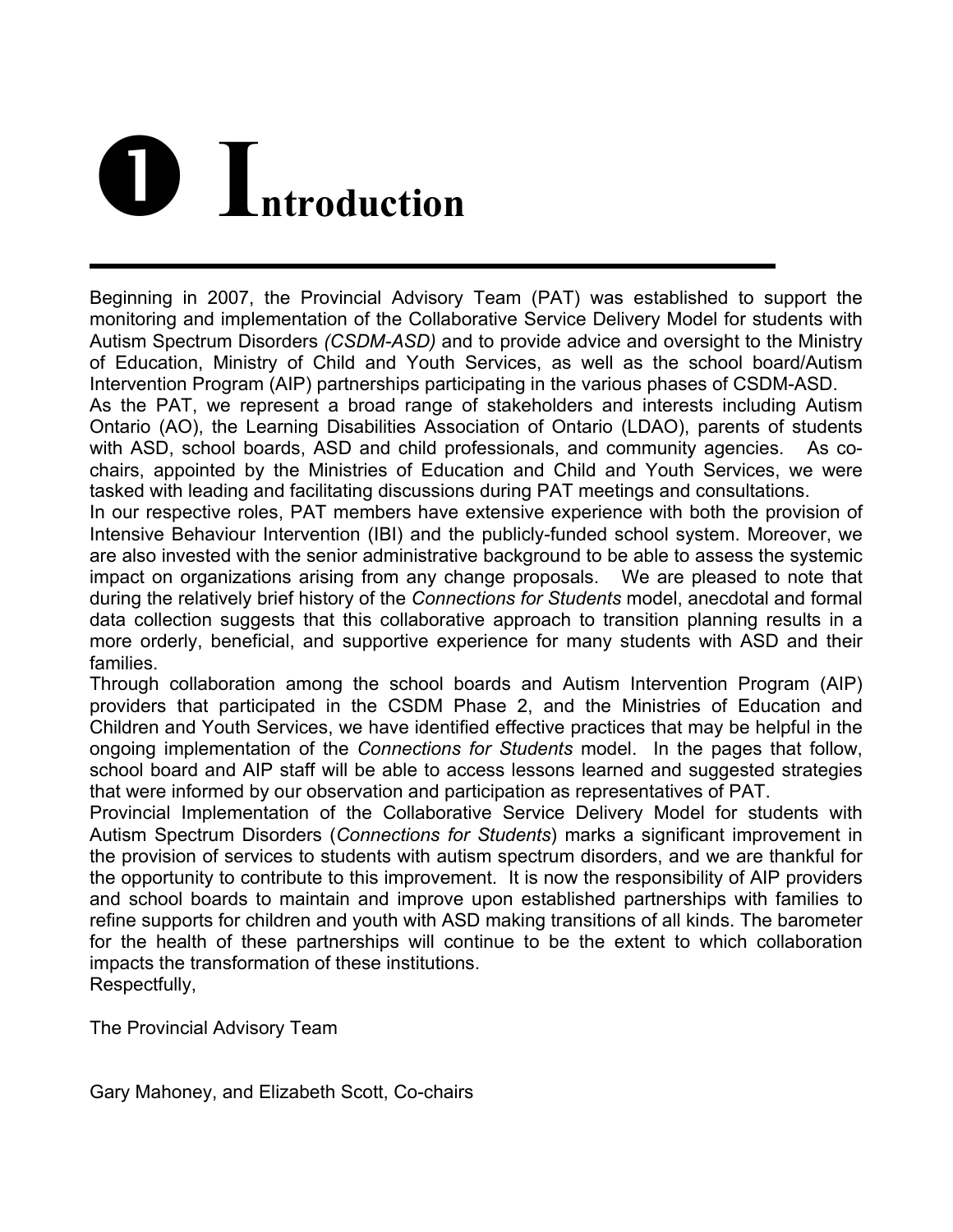# **2 C** haracteristics of Success

# **and Suggested Strategies**

The *Characteristics of Success and Suggested Strategies* include effective practices identified by the Provincial Advisory Team (PAT) during their observation and participation in the Collaborative Service Delivery Model (CSDM) for Students with Autism Spectrum Disorder Phase 2. Effective practices were informed by experiences and lessons learned summarized by the 16 school board and AIP partnerships that implemented the *Connections for Students* model during CSDM Phase 2.

These lessons learned and suggested strategies may be helpful to school boards and AIP providers in the ongoing implementation of *Connections for Students.* These strategies may not reflect the realities of all projects, nor do they attempt to set out definitive practices. It is understood that each partnership has their own unique circumstances; therefore effective practices provided may be adapted to best suit the needs of the school boards, AIP, the student, and their families.

## **Communication**

- **EXECONS** Communication policies, procedures, and roles and responsibilities are vital for successful implementation of *Connections for Students*.
- **Den and honest communication needs to occur on a regular basis and be planned for.**
- # Communication in each instance is essential so that both partners are aware of the situation and can arrange for support as quickly as possible.

#### *Provincial Advisory Team Recommended Communication Strategies*

### **Regular Meetings**

- **Ensure that meetings occur on a regular basis and are goal oriented and collaborative.**
- **EXTERUTE:** Attempt to schedule all transition team meetings during the first meeting of the transition team.

## **Meeting Minutes**

- **EXED Include meeting minutes as a regular practice during transition team meetings.**
- **EXT** Meeting minutes can engage all members of the transition team and provide opportunities to plan effectively for the student.
- **■** Make copies of minutes available to all members of the transition team in a timely fashion after each meeting.
- Minutes can be reviewed at the beginning of the next meeting to determine actions taken and results achieved.

## **Common Language**

Transition team members have the common goal of making the child's strengths and needs the primary focus of discussions and planning. To facilitate this process, it is helpful to use language that is understood by all parties.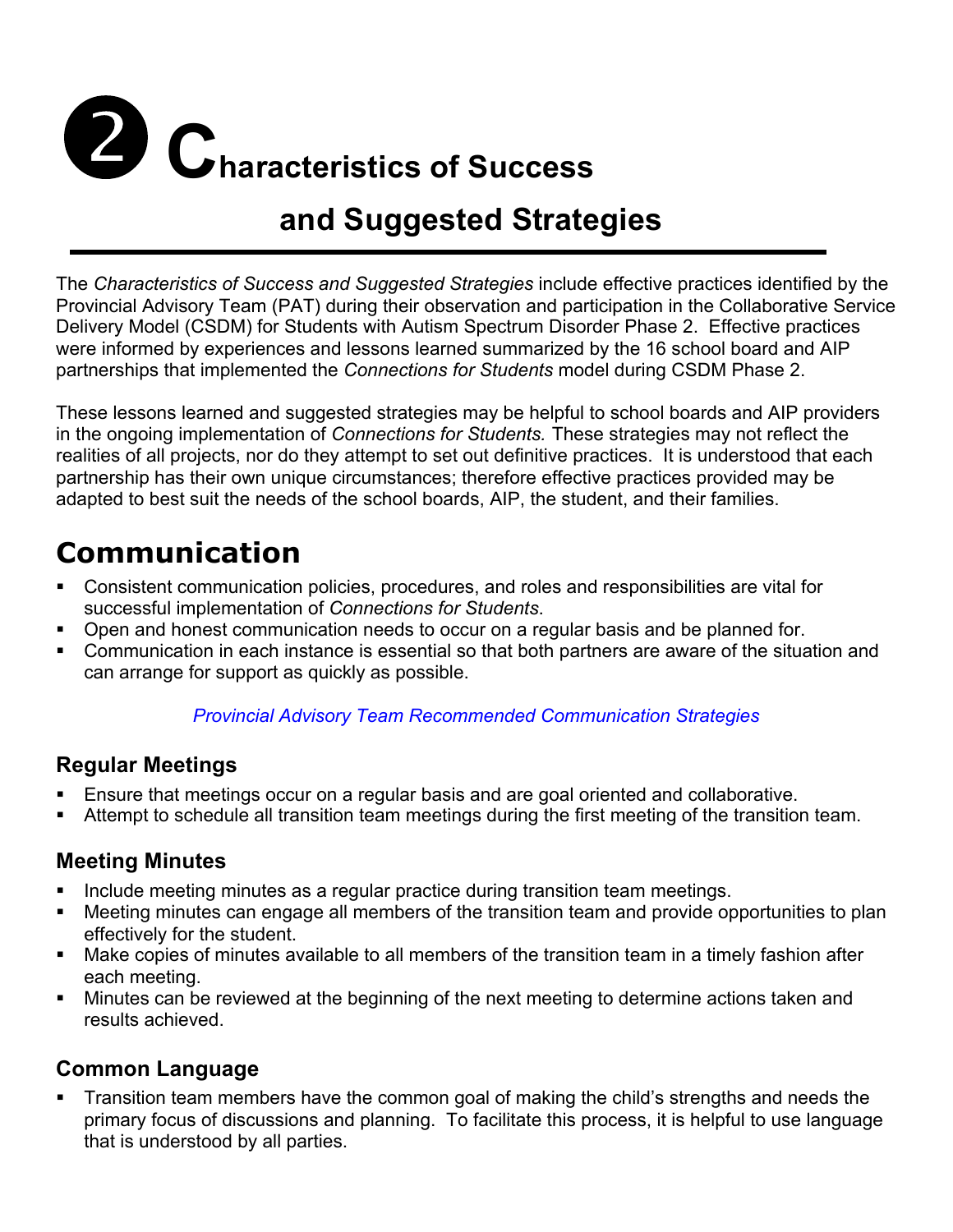**EXTE:** Develop capacity of school board and AIP staff in the understanding and use of assessment tools which guide the program focus for the student, and ensure that parents receive consistent messaging from AIP providers and school board staff involved in the transition process for their child.

# **Planning**

- **EXED** Planning for capacity building, training and learning must be systemic and focused and incorporate resources that are readily available.
- Ensure there are clear goals, directions, and consensus on what is needed.
- **EXED** Planning ahead during monthly meetings is necessary to ensure the child's needs are met.
- # Ensure understanding of all team roles and responsibilities as they shift through the *Connections for Students* process.
- # Plan ahead during monthly meetings with the end in mind and appoint a *Connections for Students* lead position to coordinate activities between AIP provider, school board and school teams.

#### *Provincial Advisory Team Recommended Planning Strategies*

## **Transition Protocol**

- Develop a protocol that can be shared with all participants.
- A well-developed protocol will outline the process and provide clear information and supports to AIP providers and school board staff regarding transition to school for students receiving Intensive Behavioural Intervention (IBI) therapy.
- **The protocol should also be shared with parents, principals, and other school board staff, to** ensure everyone has the same information and expectations.
- Protocols should be concise and reader friendly so that they can be used by parents, service providers, and school boards. Avoid the use of technical language and acronyms.
- **EXECT** Set aside time early on to review protocols, practices and procedures when implementing *Connections for Students.*
- **EXEC** Revise and update protocols as required.

## **Support Packages**

- **Ensure that all system principals and school teams have a support package that provides** everything they need for implementation so their energies are not spent on organizing, finding process information, forms, etc.
- **EXTER** Templates required for the process should be readily accessible for all members of the transition team.

# **Student Centred Teams**

- Transition team members have a responsibility to make each child's strengths and needs the primary focus of the discussions and planning.
- **Ensure a commitment by participants in the transition process to keep the child's strengths and** needs at the centre of all discussions.
- **EXTER** Listen to the needs of the participants and develop an individual transition plan that is appropriate for all involved.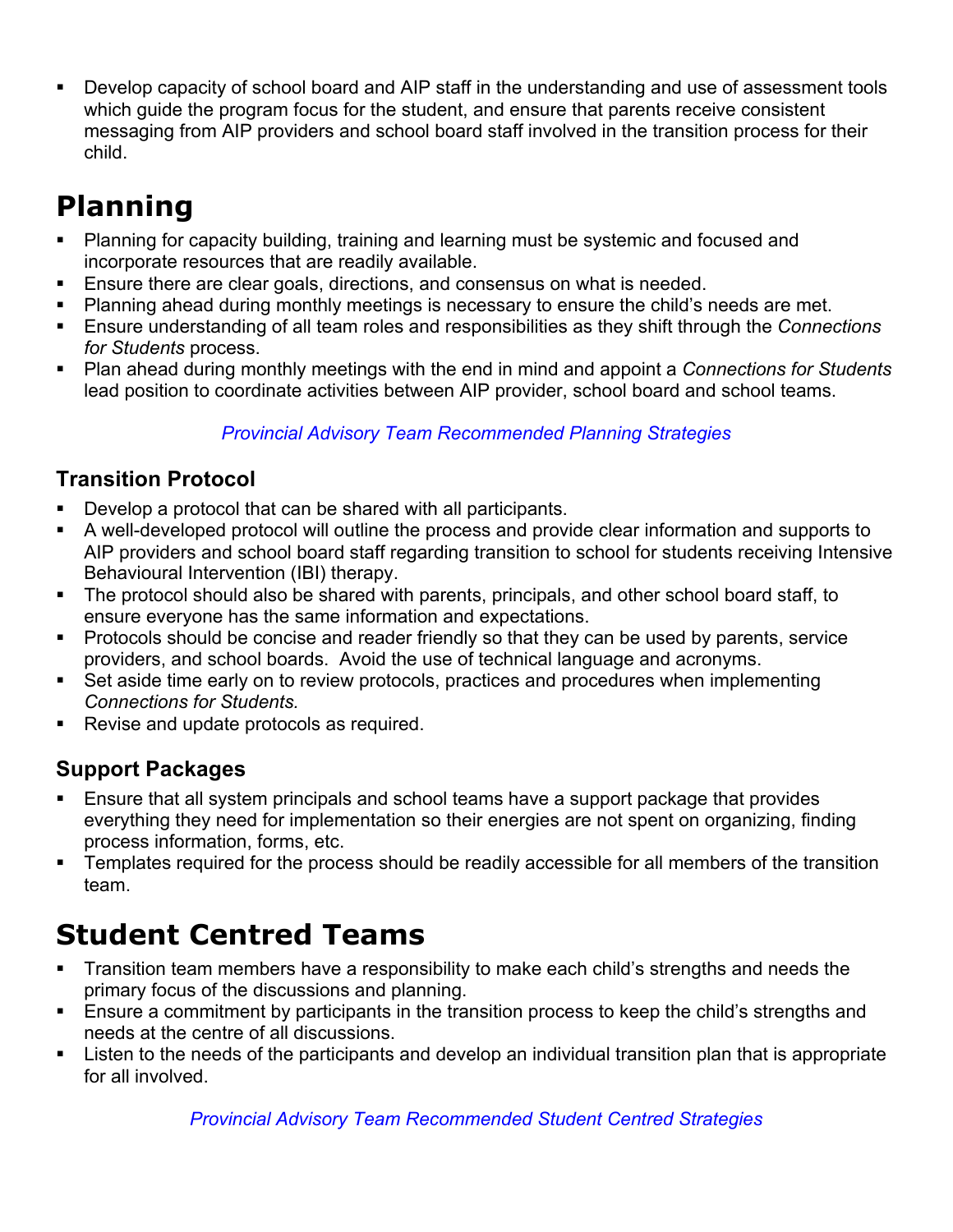## **Defined Roles & Responsibilities**

- Clarify roles, responsibilities and expectations for all team members.
- **EXTE:** Clearly defined roles establish a foundation for efficient and effective working relationships and support collaborative and complimentary functioning of transition teams. As transition teams expand or shift their focus, it would be helpful to identify team members, primary responsibilities, any shared responsibilities (e.g. reports on student's IBI progress; communications liaison; records minutes and distributes).
- **EXT** Include outline of roles and responsibilities in transition protocols, ensuring that they are available to all members of the transition team.

# **Flexibility**

- **Every situation is different and has its own factors to be considered, reinforcing the need for clear** and immediate communication between AIP providers and school boards.
- The activities of the transition team should be guided by the child's individual transition experience, and their strengths and needs.
- Protocols should be written and implemented in a way that is flexible rather than prescriptive.
- **EXTE:** It is important to recognize different learning styles and comfort levels within a team environment.

#### *Provincial Advisory Team Recommended Flexibility Strategies*

### **Establish Needs**

Identify strengths and needs of the child transitioning, and the role of the transition team from the beginning.

## **Evolving Guidelines**

- It may be beneficial to have a specific *Connections for Students* format and/or structure that can initially be shared with the family.
- **Ensure that team members are aware that transition experiences may vary, and include the** flexibility to individualize any *Connections for Students* format, structure, and/or process.

## **Parent Communication**

- # Provide materials to support parents in the *Connections for Students* process. Knowledge and information will ensure a more seamless transition. Include parents in goal and priority setting.
- **EXT** Make an individual available to parents with whom they can comfortably speak with between meetings, when issues arise.
- **A** variety of communication methods, readily available and easily accessible may address individual needs and learning styles.

## **Creative Scheduling**

**EXECT** Look at creative ways to cover classrooms for teachers, and provide alternative means for participation in meetings for families when meetings occur during the day.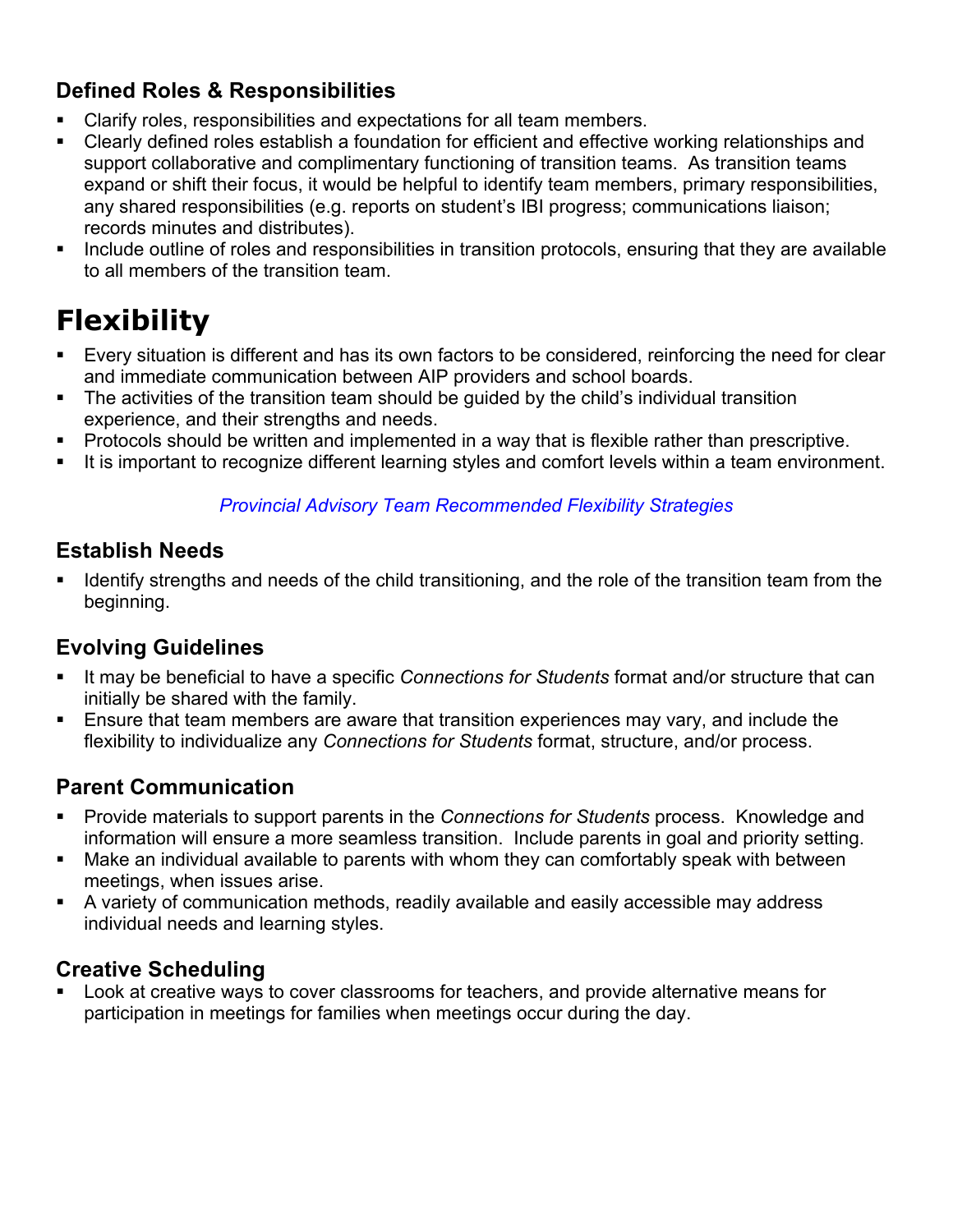# **B**<br>**A**pproaches to Effective Collaboration

The Provincial Advisory Team (PAT) has identified the following Considerations that may require particular focus by school boards and partnerships implementing the *Connections for Students*  model. Each consideration categorizes a summary of experiences that occurred during the implementation of the Collaborative Service Delivery Model (CSDM) for Students with Autism Spectrum Disorder Phase 2, and include potential recommended solutions provided by the PAT that may be helpful to school boards and AIP providers in the ongoing implementation of *Connections for Students.*

It is understood that each partnership has their own unique circumstances; therefore considerations identified are not a definitive list that school board and AIP partnerships may encounter during the provincial implementation of *Connections for Students,* nor do they reflect the realities of all partnership conditions. This provides an opportunity for the sharing of effective practices and approaches which PAT members have found to be useful when planning and implementing the *Connections for Students* model.

## **People & Organizational Management**

Regular meetings can present a challenge for professionals and parents. Limited capacity of staff to attend transition meetings due to time commitments and human resources, as well as parents' limitations to attend meetings due to work, transportation or personal circumstances (financial, time and/or child care challenges) may result in scheduling difficulties.

#### *Provincial Advisory Team Recommended Solutions*

- **Example 2** Creatively schedule meetings and ask all team members for availability and preferences from the beginning. Guide administrators to set aside a half day or more for transition team meetings so all staff can be involved. Explore ability to provide release time/coverage as required.
- **Pre-Schedule all transition team meetings at the earliest possible date, to allow parents and** transition team members to plan and make arrangements well in advance of any upcoming meetings.
- **EXECT** Schedule transition team meetings at the best location possible, agreed upon by all transition team members, which can be easily accessible by all individuals attending. The school may not always be the best location in every circumstance.
- **EXECT** Select the appropriate lead person for the transition team that will have the ability to attend and lead discussion at each meeting. The lead person will be capable of effectively communicating with each member of the transition team, including the parent(s)/guardian(s) or family representative.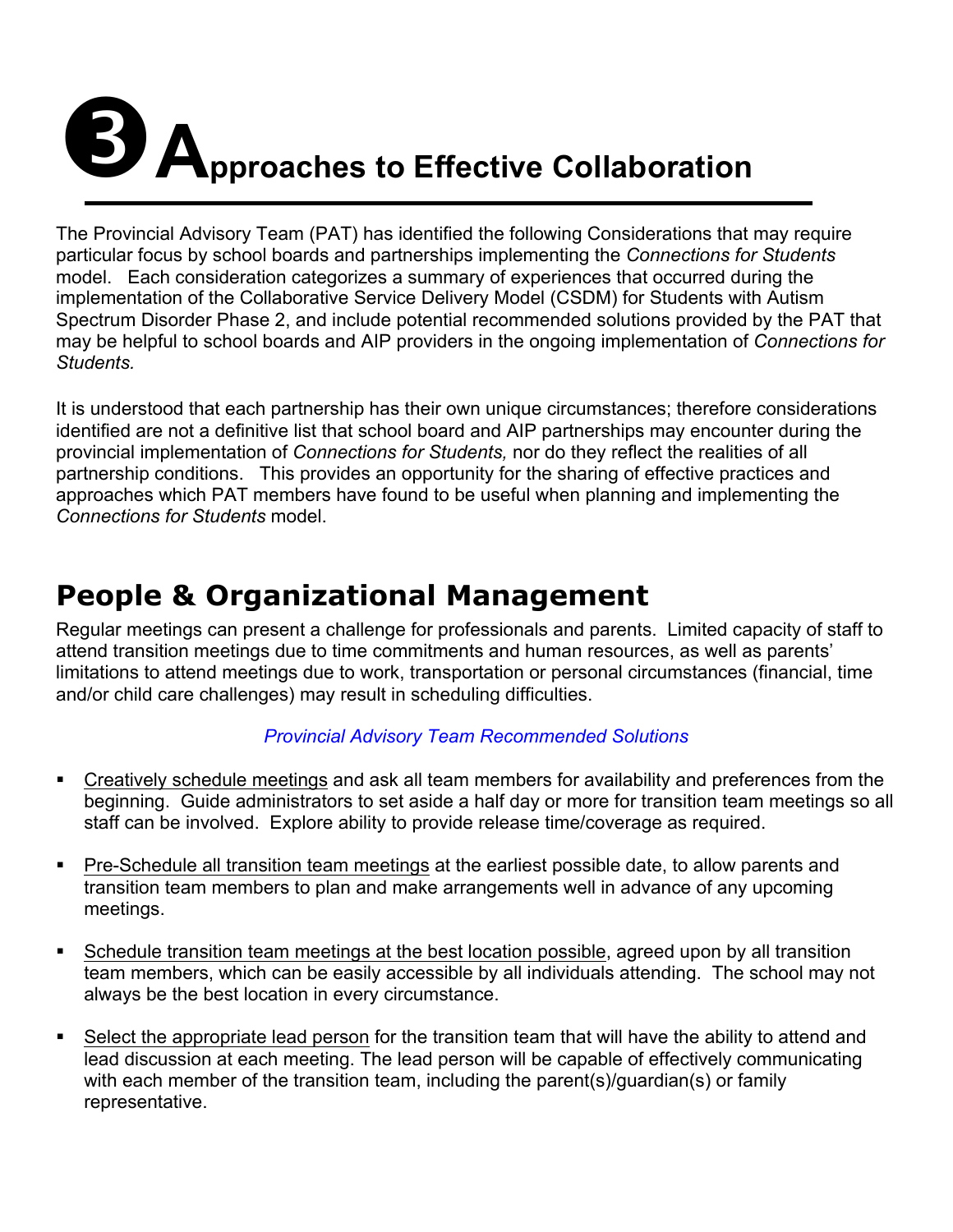- # With parental consent, meetings may proceed in alternate formats. Offer parents the option of a teleconference, provide minutes after all meetings or provide an option that allows parents to send an alternate family representative to the meeting. Properly document the family representative is attending on the parent's behalf (Be consistent with family representative as much as possible).
- **EXECT** Meetings may also be aligned or combined with other meetings, such as an IPRC meeting, focused on the same child. This will reduce any likelihood of transition team members and/or parents to be overwhelmed by meetings.
- **EXED Make meetings more effective by: assigning preparation work to the appropriate individual team** members as required, establishing the purpose of the meeting and/or agenda in consultation with all participants and ensuring that all participants have all the necessary information to engage in informed discussion and, establishing meeting or facilitation norms.

## **Roles and Responsibilities**

Parents and school staff may have difficulty understanding the role and responsibilities of each transition team member as they shift into the *Connections for Students* process. Parents and team members may be entering new, changed or enhanced roles and required clarity about how these roles support and compliment each other.

#### *Provincial Advisory Team Recommended Solutions*

- **EXECT** Provide role descriptions to transition team members. Take the time to check in periodically with team members to ensure they fully understand the information discussed at meetings, their role and any responsibilities.
- # Provide parent(s)/guardian(s) with a support materials package, identifying each member on the team, a description of their role, and the scope of their participation as a member of the transition team.
- **EXED** Include in the meeting minutes a detailed description of decisions made and actions required, including any relevant responsibilities, and who those responsibilities are attributed to, associated with such decisions or action items. Follow up with the team members responsible at subsequent meetings.
- **EXPROVIDE THIS Provide regular updates to board administration the Connections for Students process in order to** support school staff, administration, if/when they are required to participate as part of a student transition team.

# **Decision Making**

*Connections for Students team* members may not agree on an area of importance for the student or on communication, format, or a particular decision to be made.

#### *Provincial Advisory Team Recommended Solutions*

• Coming to consensus on what the focus should be takes time and insightful probing from team members. A focus on the needs of the child will result in the development of organic solutions.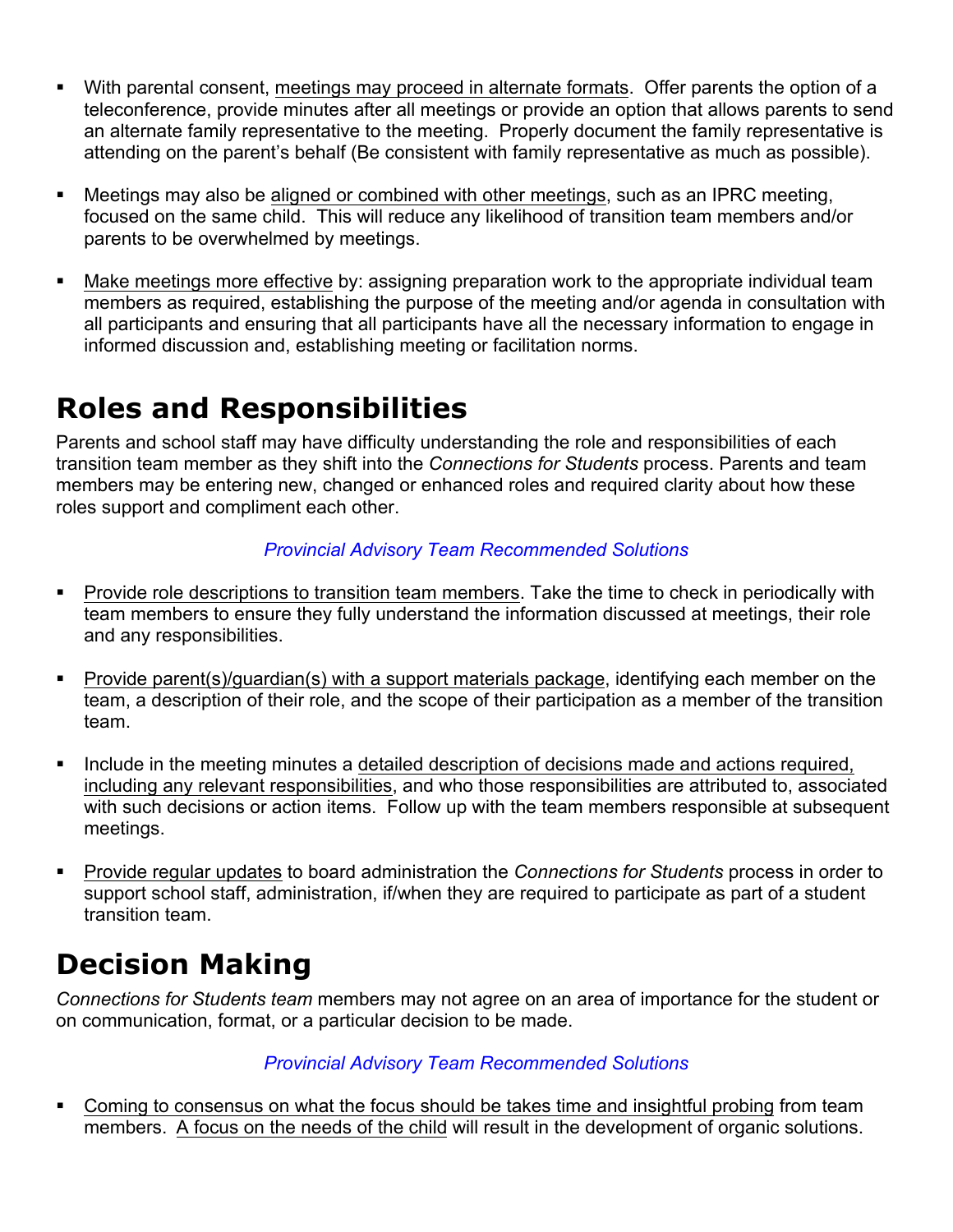- **An agreed upon assessment tool can be effective in guiding student transition and identify a focus** and inform the development of a student's transition process.
- **EXT** Autism Intervention Program (AIP) providers and District School Boards (DSBs) should clearly define what their respective roles in the transition process are, and what decisions regarding students they are responsible for (i.e. eligibility for discharge, classroom placement etc.)
- # AIPs and DSBs should be in regular contact and meet prior to the first meeting with the student's parent(s)/guardian(s) to ensure that all team members are clear on what their role in the transition process includes.
- Empower the parent(s)/guardian(s) before each meeting, by providing the necessary information and tools to understand and provide input into each decision.

## **Geography**

Some board districts may cover a vast geographical area, therefore children receiving IBI and entering *Connections for Students* may be spread out and schools may not go through the *Connections for Students* process for the first time well into the next few years. The challenge is to have school staff well-trained and skilled to successfully transition students through the *Connections*  process even though it may be years between cases.

#### *Provincial Advisory Team Recommended Solutions*

- **EXECT** Learning opportunities for principals, and school staff, including training will provide general knowledge of *Connections for Students*. A detailed toolkit or guide provided to transition team members upon identification of a student entering the *Connections for Students* process may provide appropriate resources when needed.
- **EXECT DEVELOP Professional Learning Communities with other local school boards to learn from other** examples or networks that are already established. These groups can provide supports and increase awareness of potential issues for partnerships when a child with ASD begins their *Connections for Students* experience.
- **Example 2** Develop a local school board champion that can be shared regionally providing training and awareness on an as needed basis. A local champion will ensure that knowledge is retained and can be shared with applicable staff when a student participates in the *Connections for Students*  process.
- **Ensure that your schools and school boards are compliant with** *Policy Program Memorandum (PPM) 140: Incorporating Methods of Applied Behaviour Analysis (ABA) into Programs with Students with Autism Spectrum Disorders (ASD).* Compliance will ensure that ABA instructional methods will be accessible by all appropriate school staff and will be included in the instructional repertoire of any relevant educators.

# **Training and Learning**

Ensuring adequate knowledge of ASD among team members involved with the student is critical. Although in-service and training may have taken place in your board, if individual staff have not had a student with ASD, they may have limited knowledge of Applied Behaviour Analysis (ABA) and how it can be applied and tailored to meet the varying strengths and needs of the student. General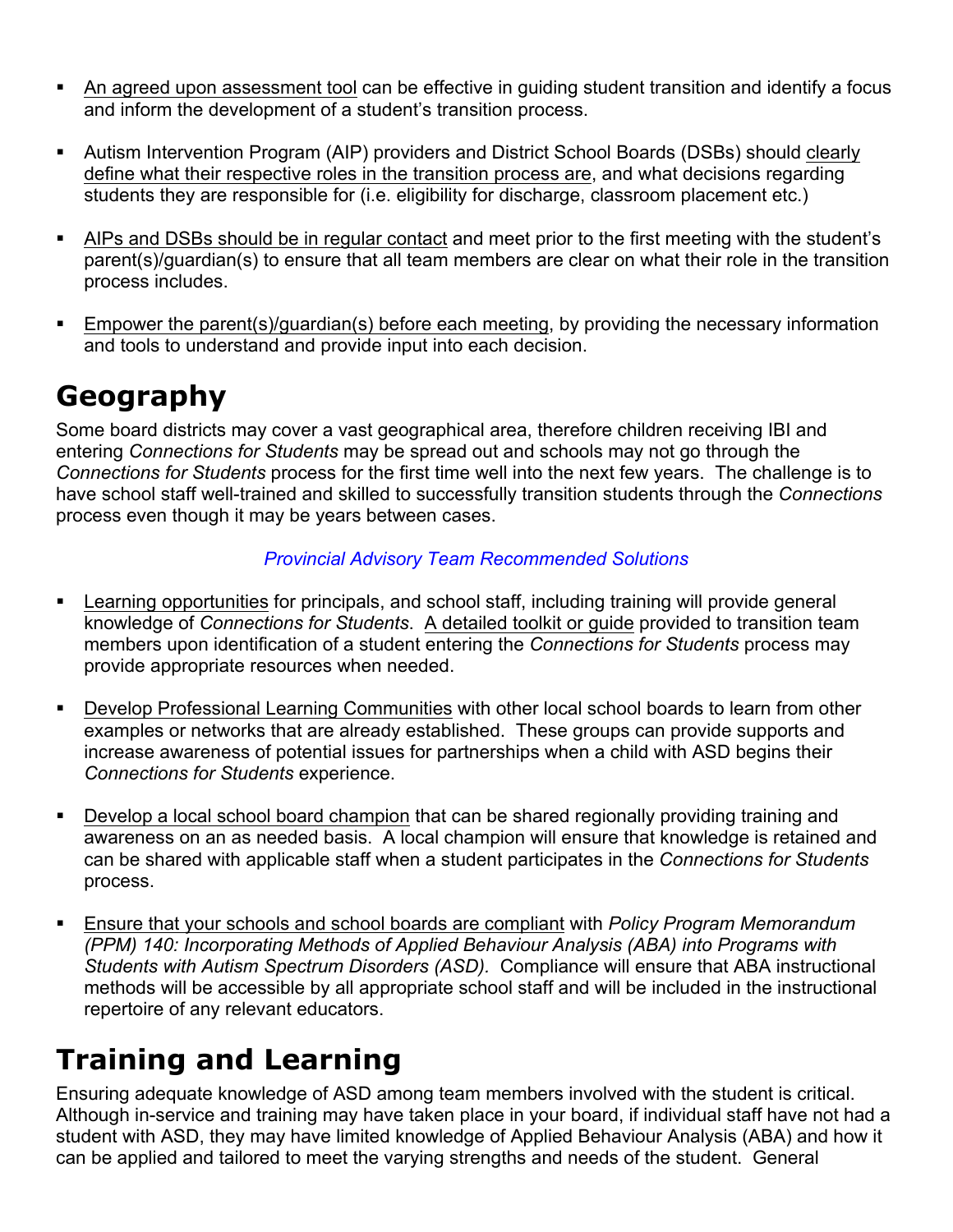information regarding principles of ABA is widespread, but specific strategies may not be in everyone's repertoire.

#### *Provincial Advisory Team Recommended Solutions*

- **Ensure learning opportunities are made available to all personnel involved in supporting the** student with ASD. Identifying resources that are most helpful for transition team members, making such resources available, and planning training around provided resources will result in effective learning and implementation of practices by participants.
- **EXECT ADDET EXAGREY DEAT FIGHTS IS A EXAGREY OF SHIP IS A EXAGREY EXAGREYS** Board level brokers and school board staff to assist putting strategies in place for students with ASD. Including ABA information in any toolkit or guide for staff, and continuing access to training and supports will better equip team members to support the *Connections for Students* process.
- **EXT** Include tiered training to all school board staff, providing beginner, intermediate, and advanced level training, as appropriate, for all educational and administrative staff.

# **Early Withdrawal from IBI**

There may be a few situations in which sudden withdrawals from IBI therapy occur, resulting in less than six months for transition. Boards may experience sudden parental withdrawals from IBI or abrupt clinical-based discharges.

#### *Provincial Advisory Team Recommended Solutions*

**The creation of an abbreviated timeline can be included in toolkit(s)/quide(s). Identify the** prioritized steps that must be in place in a shorter time frame to assist with transitions in these circumstances. An additional abbreviated timeline identifies the necessary steps for any transition that serves as a guideline to follow and ensure as seamless a transition as possible for students, albeit in a shorter than optimal timeline.

## **Parent Engagement**

Parents/Guardians and/or family representatives participating in the *Connections for Students* may limit their level of input into the transition process or become disengaged during transition team meetings. This may be due to unfamiliarity with school boards and AIP processes or a lack of supports to provide an opportunity for the family to effectively contribute to the planning and progress of the *Connections for Students* transition.

#### *Provincial Advisory Team Recommended Solutions*

# Parent and family preparation is an essential component of the *Connections for Students* process. Participation can be stressful and an emotional experience for parents and family members. Recognizing, encouraging and supporting family engagement will support the development of patience, knowledge, confidence and perseverance. Develop and share parent brochures that describe the *Connections for Students* model and recognize the important role families have in contributing to their child's transition.